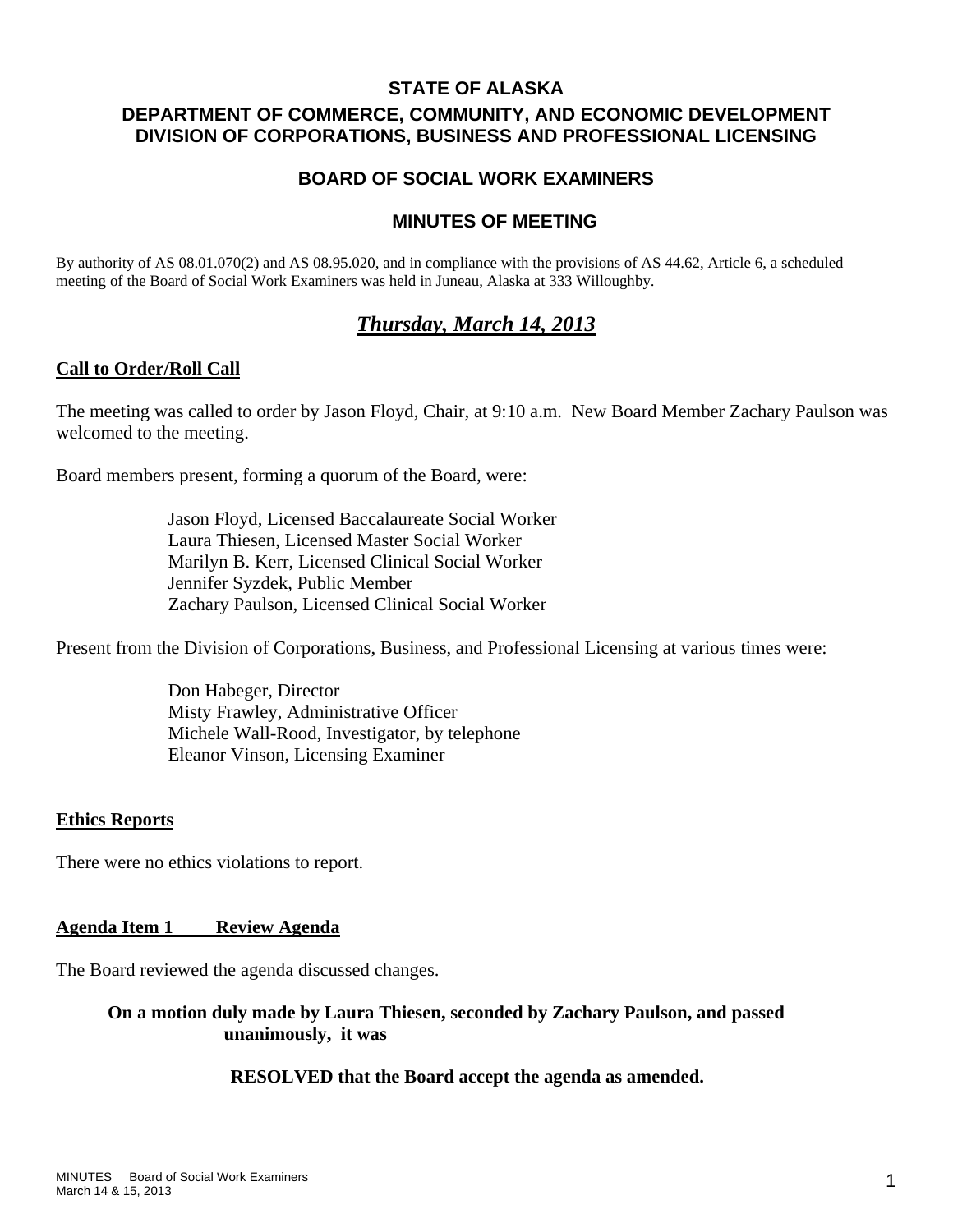### **Agenda Item 2 Review Meeting Minutes**

The Board reviewed the minutes from the December 7, 2012, meeting.

## **On a motion duly made by Laura Thiesen, seconded by Marilyn Kerr, and passed unanimously, it was**

### **RESOLVED that the Board accept the September 7, 2012 meeting minutes.**

### **Agenda Item 3 Board Reports**

#### A. NASWAK Liaison Report

Marilynn Kerr is the Board's liaison to the National Association of Social Workers Alaska Chapter.

NASWAK annual conference will be in October, probably October 11-13, 2013.

There was discussion about asking ASWB if they were interested in pursuing an associate level social work license.

### **Agenda Item 4 Correspondence**

#### A. Loviskova-work description/CSW

Ms. Loviskova submitted a job/duties description and enquired if the board would determine if she could pursue LCSW while working as a Life Coach III. The Answer was no, the Life Coach III description did not equate to clinical social work:

**Sec. 08.95.990. Definitions.** In this chapter,

 (2) "clinical social work" means the diagnosis of psychiatric disorders and the use of techniques of applied psychotherapy of a nonmedical nature while practicing social work;

### B. ASWB Exam Security – FYI

The Association of Social Work Boards sent boards nation-wide an update on their exam security enhancements.

#### C. ASWB – Emails-FYI

The Association of Social Work Boards sent out an email regarding the Department of Health and Humans services new HIPPA regulations regarding emails.

### **Agenda Item 5 Budget Report**

Misty Frawley, Administrative Officer, reported that the Board had a surplus as of the second quarter of FY13. The surplus is \$98,485.00. There discussion pertaining to cost increases now that the Board cannot accept the third party paid training travel from ASWB as they were allowed to previously; creating more costs for the Board for something that should cost the state nothing.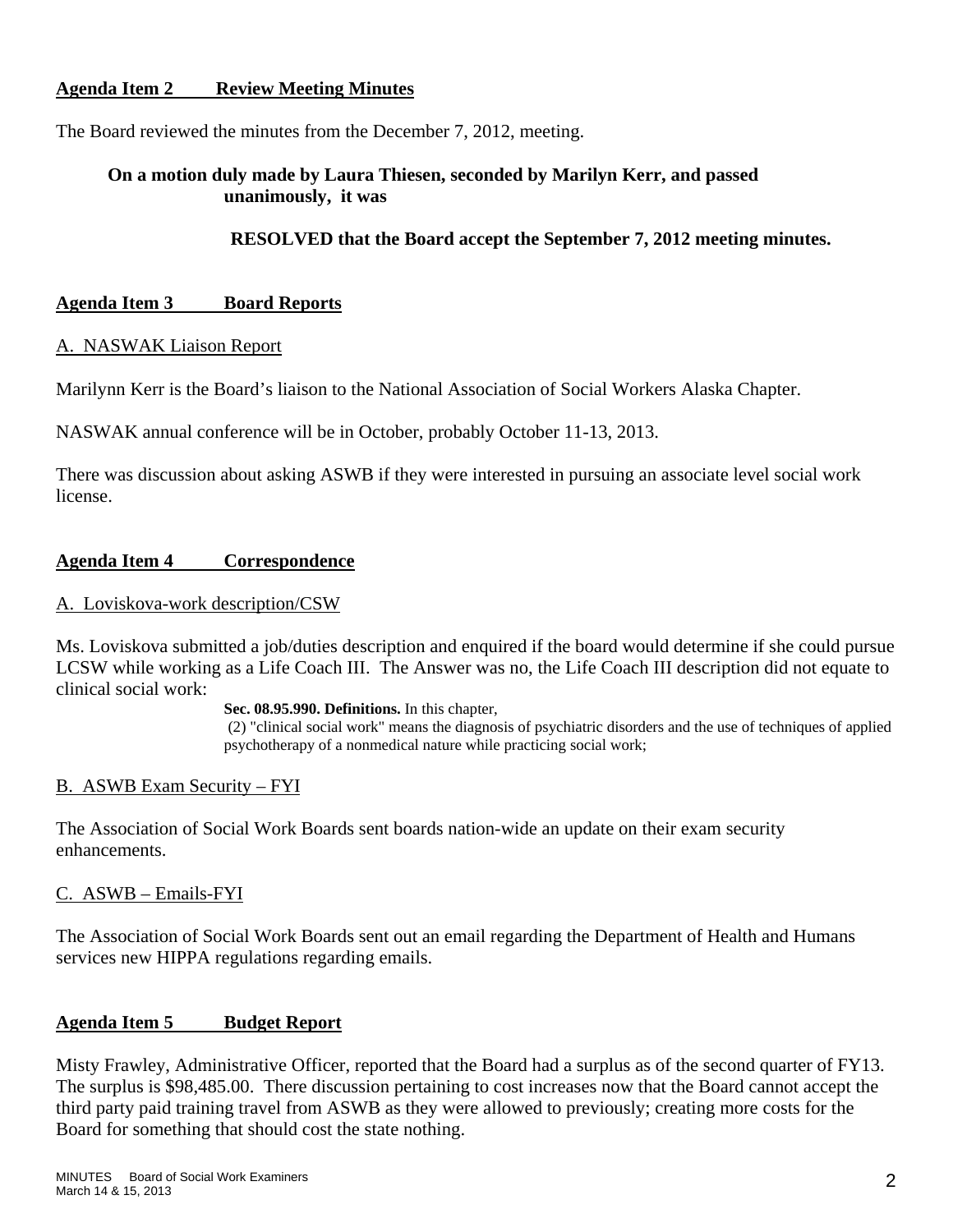### **Agenda Item 6 Code of Ethics**

There was discussion regarding continuing to adopt the "Code of Ethics of the National Association of Social Workers", 1999 edition as the code of ethics for social workers licensed in Alaska. There was about writing a new code; adopting the newer version of the NASW code; or leaving it as it is.

There was dialogue regarding the standards of practice. The Board has adopted through regulations, the "Standards of Practice/Code of Conduct", parts 1-10 of the Model Social Work Practice Act. Board Member Kerr is going to find out at the ASWB meeting if there is a newer version than the one now in regulations; the 1998-2001 version.

The Board has had an on-going discussion regarding the NASW code of ethics and their regulations. What are in the regulations now is as follows:

**12 AAC 18.150. SOCIAL WORKER CODE OF ETHICS.** A social worker licensed in this state shall adhere to the code of ethics adopted by the Board of Social Work Examiners under this section. The board hereby adopts the *Code of Ethics of the National Association of Social Workers, Inc.,* 1999 edition, as the code of ethics for social workers licensed in this state.

**12 AAC 18.160. STANDARDS OF PRACTICE.** A social worker licensed in this state shall adhere to the standards of practice adopted by the Board of Social Work Examiners under this section. The board hereby adopts the *"Standards of Practice/Code of Conduct"*, Parts 1 – 10 of the Model Social Work Practice Act, Model Law Task Force 1996-1997 with amendments, 1998-2001 published by the Association of Social Work Boards, as the standards of practice for social workers licensed in this state.

This discussion tabled until next meeting.

# **Agenda Item 7 Legislative Meetings Agenda Item 9 Review Legislative meetings**

Board members took time to meet with various Legislators regarding the way the state is handling third party reimbursed travel; cutting back on Board travel needed for training, which helps the Board preserve public safety.

The following is the Board's letter to the Legislators:

2013 Alaska Board Of Social Work Examiners ASWB and Travel Position Statement

Per AS 08.95, The Alaska Board of Social Work Examiners (the Board) is responsible for the licensure of social workers; establish professional ethics and practice standards; and maintain public safety by assuring and enforcing professional ethical competency.

Per 12 AAC 18.160, as a dues paying member jurisdiction, the Board maintains a working relationship with the Association of Social Work Boards (ASWB). This is a significant relationship as all licensed social workers in Alaska are required to adhere to the *Standards of Practice/Codes of Conduct* of the ASWB, and, per 12 AAC 18.105, they are required to take the national examinations developed and administered by ASWB before becoming licensed.

The benefits and functions of the Board's relationship with ASWB are numerous. The Association of Social Work Boards does the following:

- Develops and conducts nationally recognized uniform testing of license candidates;
- Provides specialized legal information and resources relevant to the Board's public safety role;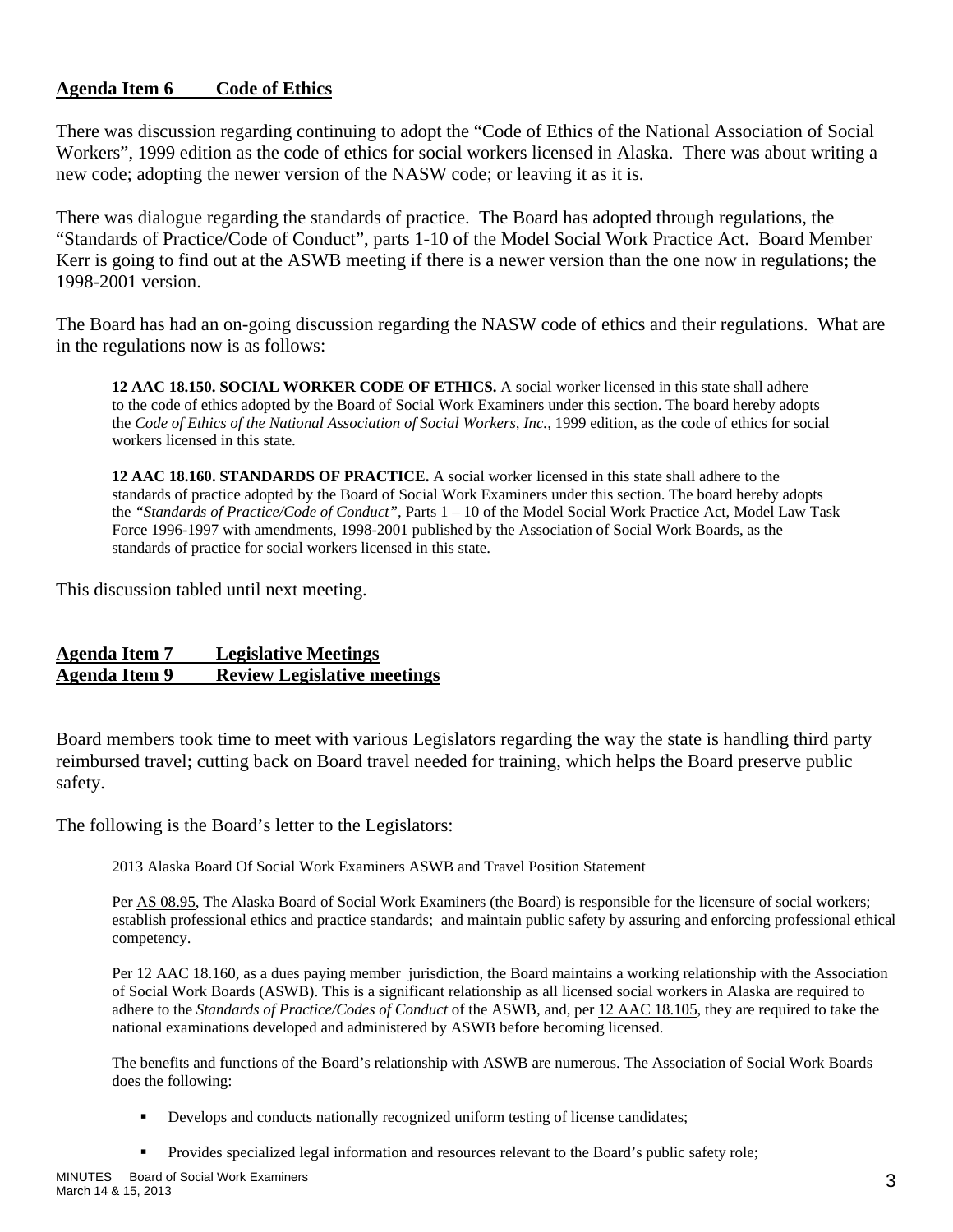- Maintains a directory of qualified continuing education opportunities for maintaining licensing and ensuring competence;
- Provides an international licensing database of regulatory and licensing actions taken against licensees from every U.S. state, except California, and in every member Canadian Province;
- **Provides board member training specific to social work licensing and regulatory boards;**
- Provides continuing updated education in this era of high mobility, electronic records, privacy, and ecommunications;
- Includes our members, as voting delegates, in development of resources and ASWB functions.

During 2012 and 2013 the Administration has inhibited and blocked the Board's participation in ASWB sponsored meetings and trainings. This is despite the Board's annual planning goals and related directives to Board Members to perform their duties through active participation in the governance, training and credentialing roles of ASWB.

The Board's budget has and continues to be solvent and is funded by the licensees of the Social Work profession. Despite these facts, the Administration cited "budget cuts" as the initial reason for, and direct cause of, ASWB and other state board travel denials, restrictions, and reimbursement refusals. When the Board informed the Administration that the travel to ASWB trainings and meetings is provided for by the Board's ASWB Membership and national testing fees, the Administration rebutted by stating the Board could not legally accept travel support or funding from any party other than the State of Alaska.

The Board takes the position that the Administration is impeding the Board's legal responsibility to carry out its mandated statutory and regulatory mission and, in doing so, reduces the Board's ability to most effectively ensure public safety and maintenance of proper regulatory oversight of the Social Work profession in Alaska.

- 1. Board travel for training at ASWB meetings is provided for by the ASWB through the Board's membership.
- 2. Restriction of travel—It is the Board's role to determine their travel and training, not the Administration's.
- 3. Our history shows good stewardship of the funds provided by licensees.
- 4. When reimbursed for travel expenses incurred and paid for by the Board, the money does not come back as revenue to the Board.
- 5. The Administration does not allow third party paid travel through their new interpretation of their policy.

The Board of Social Work Examiners PO Box 110806 Juneau, AK 99811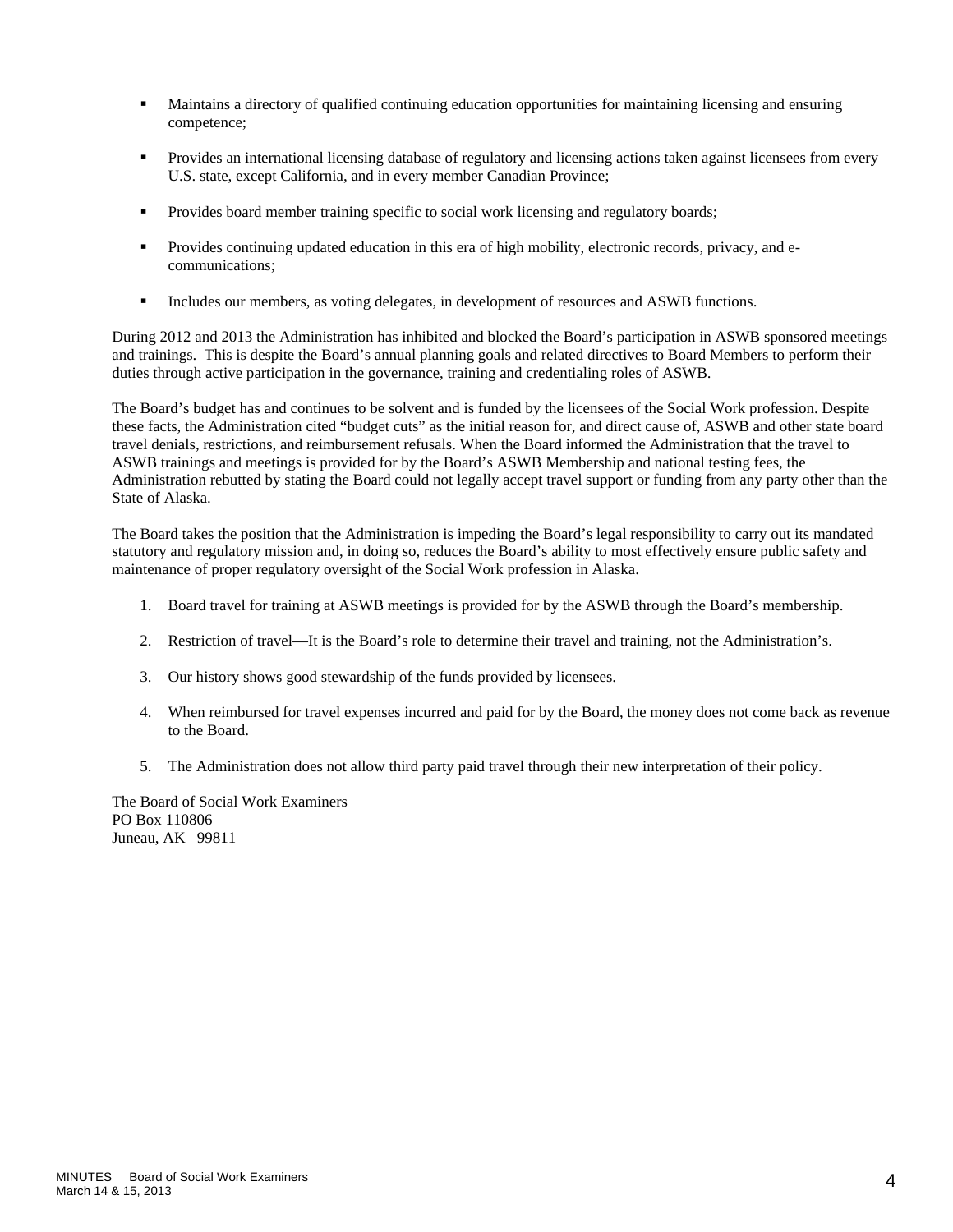#### **Agenda Item 8 Applications/Audit Review**

The Board reviewed 65 continuing education audits and 18 applications.

**On a motion by Laura Thiesen, seconded by Zachary Paulson, and approved unanimously it was** 

 **RESOLVED to approve the following Social Work CEU audits with the stipulation that the information in the applicants' files will take precedence over the information in the minutes:** 

Barclay, Malinda Bazzi, Mona Bettano Everts, Paula Branson, Lynn Byrnes, Holly Cage, Lee Call, Camielle Chase, Wendy Chu, Timothy Cosolito, Barbara Davis, Rebecca Farber, Elizabeth Frankforter, Katherine Glaspell, Kimberly Grace, Robin Hanson, Sarah Hill, Sandie Hischer, John Iverson, Becky Lacey Dunn, Jeannette Lauterbach, John Leonard, Anna Lewis, Alfred Loosli, Verna Marcionette, Renee Meath, Stephanie Mesdag-Church, Janice Morton, Laura Nelson, Melanie Parkin, Cynthia Richardson, Angela Rivard, Beverly Scales, Rebecca Schoenberger, Lucille Swanson, Brittany Tallman, Peter Tea, E. Katherine Triplett, Carrie Tyus, Aretha Williams, Evangeline Wright, Kelly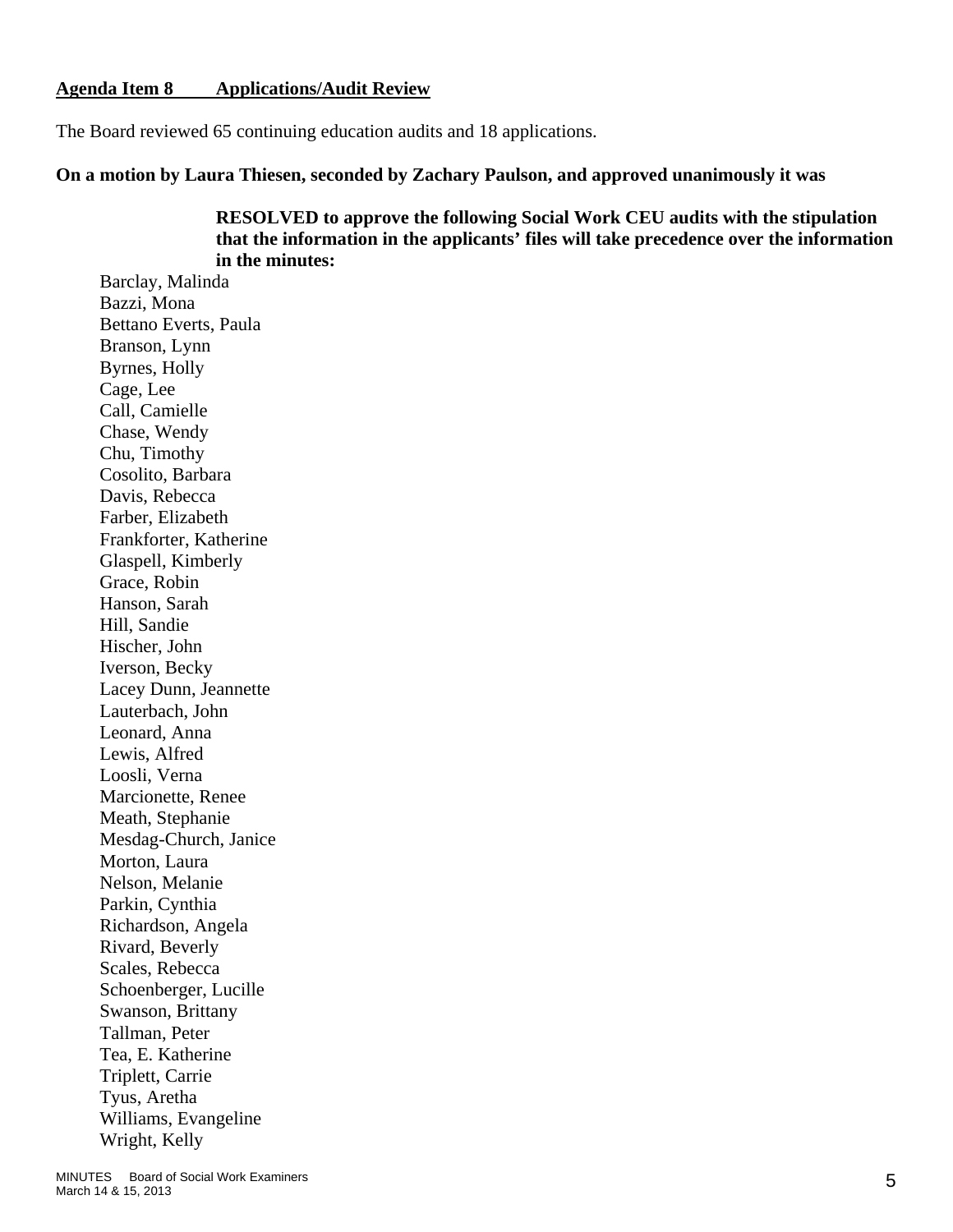**On a motion by Laura Thiesen, seconded by Zachary Paulson, and approved unanimously it was** 

 **RESOLVED to approve the following Social Work applications with the stipulation that the information in the applicants' files will take precedence over the information in the minutes:** 

### *CLINICAL SOCIAL WORKER BY EXAMINATION*

CALLAHAN, ROBYN MCKENZIE, LAURA MELLISON, DEBORAH TRYCK, MARTI WEAVER, JOHN

### *CLINICAL SOCIAL WORKER BY CREDENTIALS*

PEIETROWSKI, DEIDRE WINTERS, LAINA

#### *MASTER SOCIAL WORKER BY EXAMINATION*

ATKINS, GIOVANNA ATKINS, ELIZABETH CHRISTIANSEN, ANGELA FRUTIGER, KATHRYN MELLISON, DEBORAH

### *MASTER SOCIAL WORKER BY CREDENTIALS*

BROWN, NIKKI-LEE SUN, CHINI

### *EXTENSION OF EXAM TIME*

O'NEIL, SEAN RIVERA, ADA

### CONTINUING EDUCATION PROVIDERS APPROVAL

Senior & Disability Services Basic Care Coordination for the Home & Community Based Waiver

Office of Children's Services – DHSS Early Childhood Mental Health Institute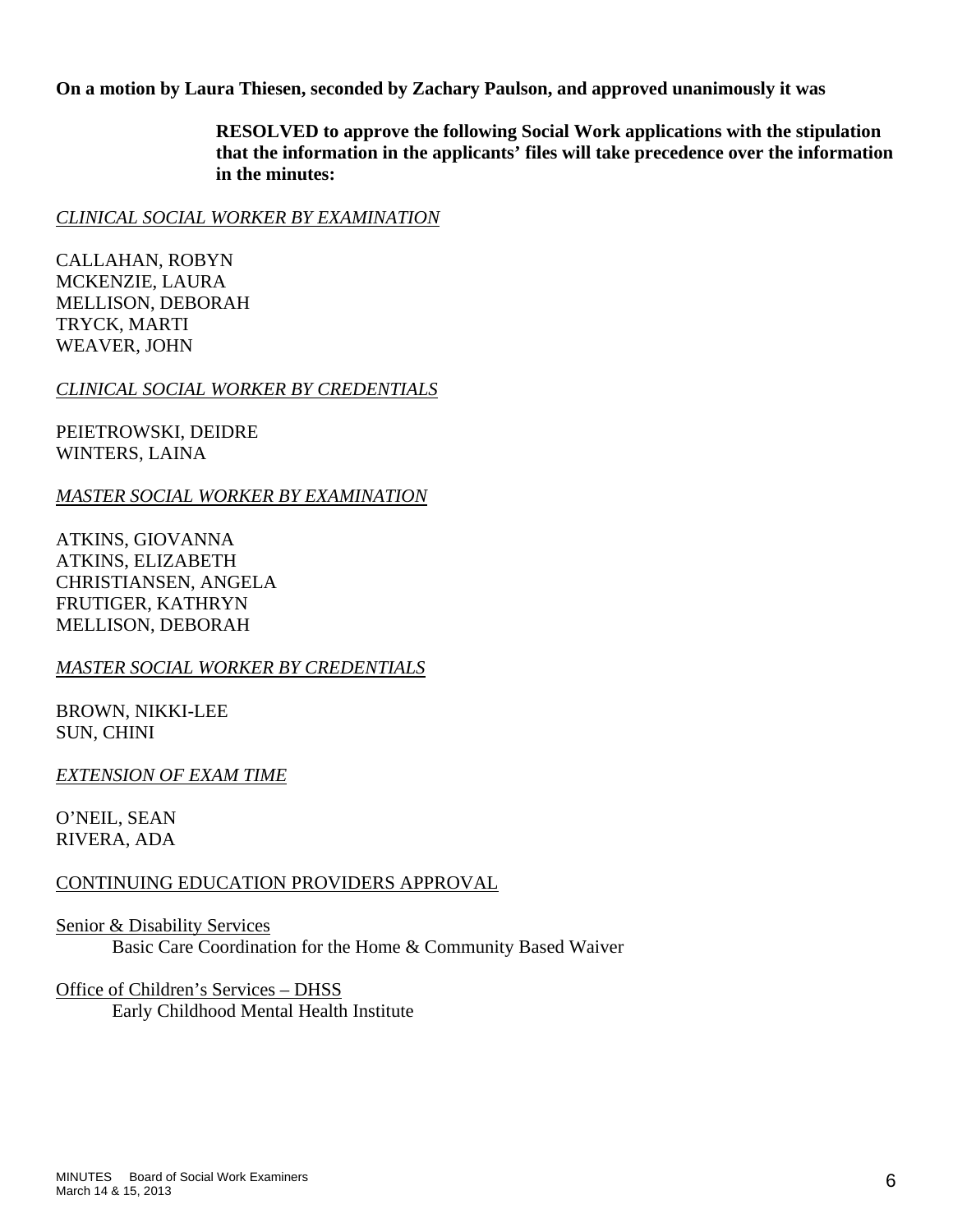# **Agenda Item 10 New Business**

### A. Yearly Report/Goals/Narrative

There was a short discussion regarding what would be in the narrative and the goals and objectives for fiscal year 2014. Board members will review last year's and email their ideas to put in the new ones. The Chair will write a narrative for the past year after receiving the Board's information.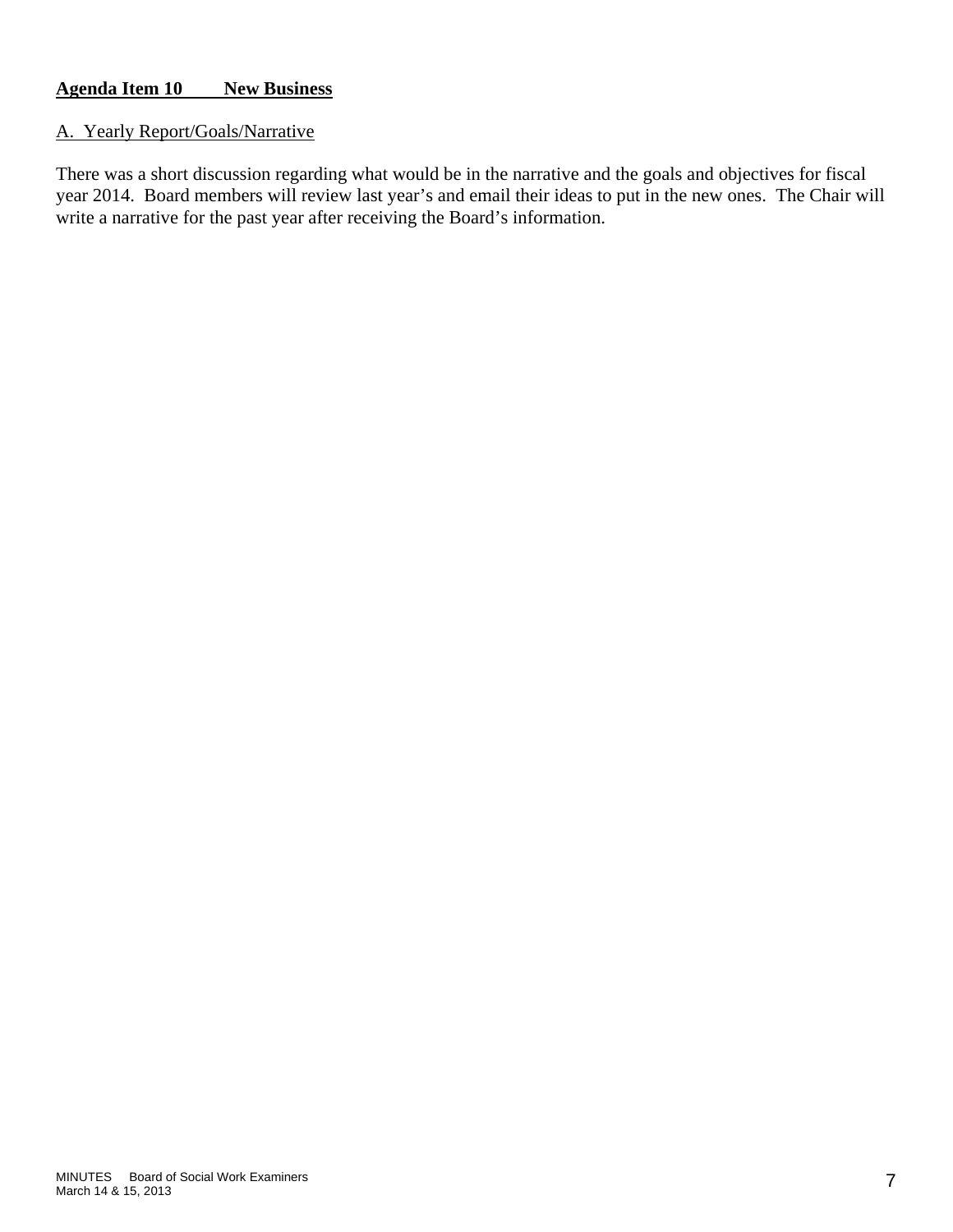# *Thursday, March 14, 2013*

# **Agenda Item 11 Public Comment**

There was no public comment.

# **Agenda Item 12 Old Business**

## A . Associate's License

There was discussion regarding whether or not to continue adding an associate's level license to the Social Work licensure. This must be done through statute.

Chair Floyd feels that, at this time, there is no regulatory authority over people practicing around social work, who are on the fringe and not under the umbrella of regulations. He feels that this would open new doors to career paths.

Board members expressed concern that this would let individuals who are less experienced; lower paid; possibly not social work trained, as there is talk of including other education areas, into the social work area and possibly taking over the existing BSW jobs. Questions arose as to whether or not it would it cause more ethical/investigative problems; if it is really needed; what acceptable training is there; and whether or not the state want or need it?

Board member Kerr will obtain more information while at the national meeting. Some members felt it needed a needs assessment; but who would one go to for information for need assessment. The Board would like the national organization's opinion/research. The discussion was closed until board members can return with feedback from NASW.

# **On a motion by Marilyn Kerr, seconded by Laura Thiesen and approved unanimously it was**

# **RESOLVED to close the discussion on the Associate's level license.**

# **Agenda Item 13 Investigator's Report**

Investigator Wall-Rood reflects gave the Investigations Report, which deals with open matters. At this time there is one probations case; four pending complaints and six in-take cases.

Since the last meeting, the following have been closed: One probation case, three in-take cases, and three investigations. There are several open complaints waiting for board member review to determine if they will become investigations.

# **On a motion by Laura Thiesen, seconded by Zacchary Paulson, and approved unanimously it was**

### **RESOLVED to go into executive session with staff in accordance with AS 44.62.310(c)(2) and (3) for the purpose of discussing an application.**

Into Executive Session: 10:20 am Out of Executive Session: 10:43 am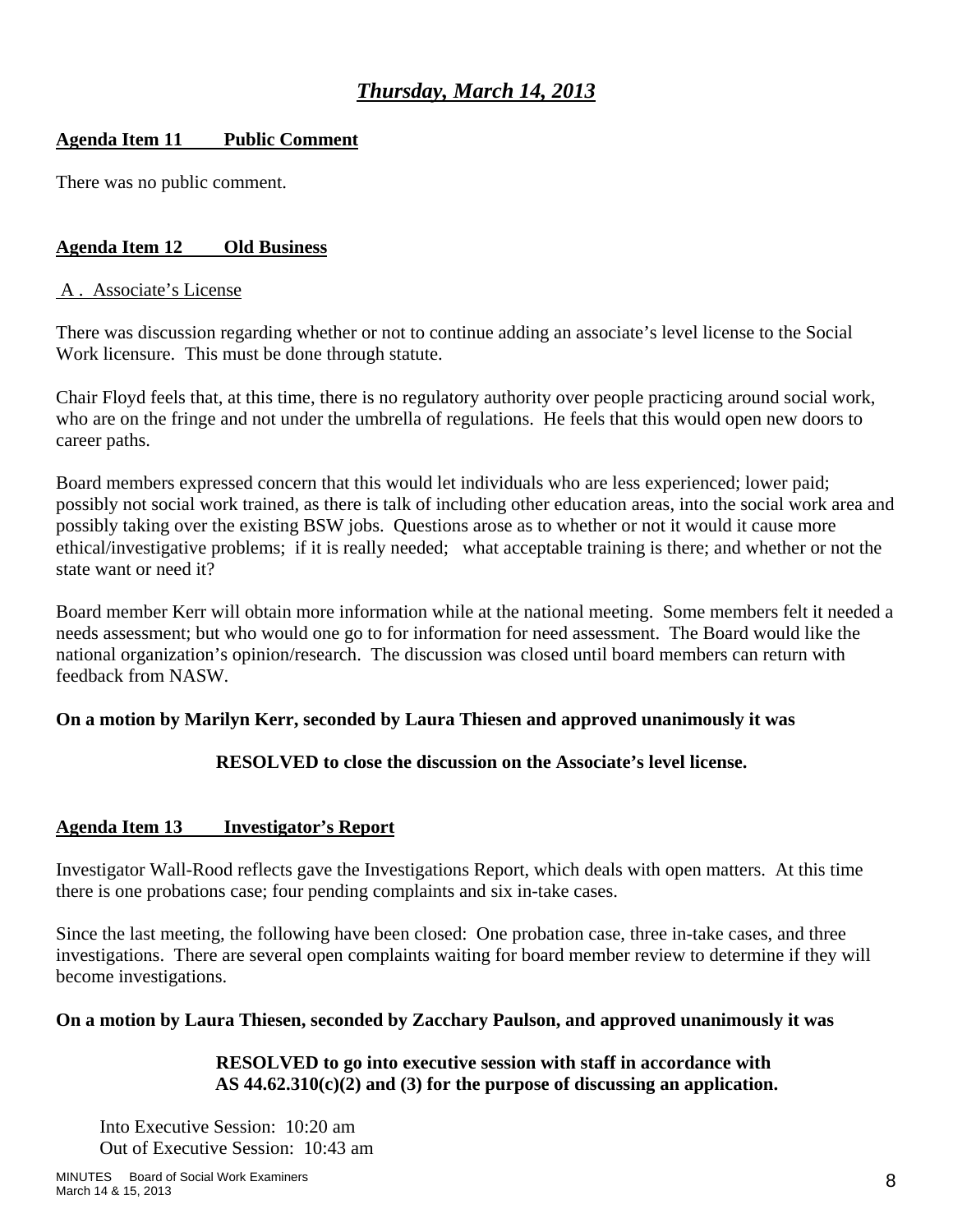#### **Agenda Item 13 Board Business**

#### A. Task List

 Marilyn Kerr -- liaison to NASWAK Board -- Work on statute for Associate license Board -- Explore Code of Ethics change

#### B. Sign Wall Certificates

The wall certificates were signed.

#### C. Schedule future meetings

March 14-15, 2013 in Juneau

June 7, 2013 in Anchorage

September 27, 2013 in Anchorage

The meetings will begin at 9:00 a.m.

#### D. Sign Meeting Minutes

The meeting minutes were signed by the Board Chair.

#### E. Discuss Travel Authorizations/collect & sign

Travel Authorizations were signed by the Board members and submitted.

#### F. Training/conferences

ASWB Annual Training --  $1<sup>st</sup>$  attendee -- Jason Floyd;  $2<sup>nd</sup>$  attendee -- Jennifer Syzdek ASWB New Member Training -- Zachary Paulson

#### **On a motion by Laura Thiesen, seconded by Jennifer Syzdek, and approved unanimously it was**

#### **RESOLVED to send Zachary Paulson to ASWB New Member Training.**

Meeting adjourned at 5:47 p.m.